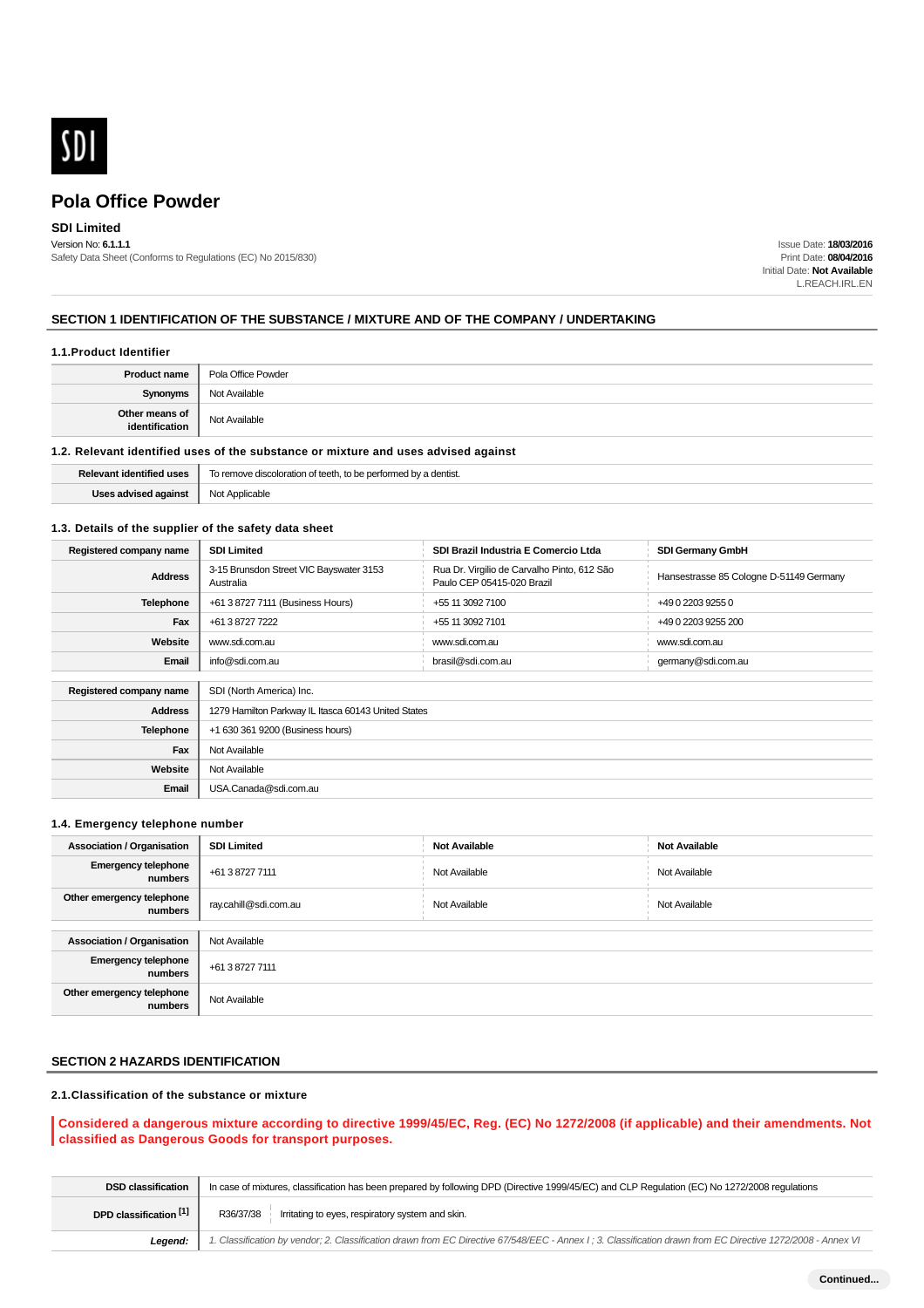| <b>Classification according to</b><br>regulation (EC) No<br>1272/2008 [CLP] <sup>[1]</sup> | Skin Corrosion/Irritation Category 2, Eye Irritation Category 2, Specific target organ toxicity - single exposure Category 3 (respiratory tract irritation) |  |  |  |
|--------------------------------------------------------------------------------------------|-------------------------------------------------------------------------------------------------------------------------------------------------------------|--|--|--|
| Legend:                                                                                    | 1. Classification by vendor; 2. Classification drawn from EC Directive 67/548/EEC - Annex I; 3. Classification drawn from EC Directive 1272/2008 - Annex VI |  |  |  |
| 2.2. Label elements                                                                        |                                                                                                                                                             |  |  |  |
| <b>CLP label elements</b>                                                                  |                                                                                                                                                             |  |  |  |
| <b>SIGNAL WORD</b>                                                                         | <b>WARNING</b>                                                                                                                                              |  |  |  |
| Hazard statement(s)                                                                        |                                                                                                                                                             |  |  |  |
| H315                                                                                       | Causes skin irritation.                                                                                                                                     |  |  |  |

# **Supplementary statement(s)**

#### Not Applicable

#### **Precautionary statement(s) Prevention**

**H319** Causes serious eye irritation. **H335** May cause respiratory irritation.

| P271             | Use only outdoors or in a well-ventilated area.                            |  |
|------------------|----------------------------------------------------------------------------|--|
| P <sub>261</sub> | Avoid breathing dust/fume/gas/mist/vapours/spray.                          |  |
| P280             | Wear protective gloves/protective clothing/eye protection/face protection. |  |

# **Precautionary statement(s) Response**

| P305+P351+P338 | IF IN EYES: Rinse cautiously with water for several minutes. Remove contact lenses, if present and easy to do. Continue rinsing. |  |  |
|----------------|----------------------------------------------------------------------------------------------------------------------------------|--|--|
| P312           | Call a POISON CENTER/doctor/physician/first aider/if you feel unwell.                                                            |  |  |
| P337+P313      | If eye irritation persists: Get medical advice/attention.                                                                        |  |  |
| P302+P352      | IF ON SKIN: Wash with plenty of water and soap.                                                                                  |  |  |
| P304+P340      | IF INHALED: Remove person to fresh air and keep comfortable for breathing.                                                       |  |  |
| P332+P313      | If skin irritation occurs: Get medical advice/attention.                                                                         |  |  |
| P362+P364      | Take off contaminated clothing and wash it before reuse.                                                                         |  |  |
|                |                                                                                                                                  |  |  |

# **Precautionary statement(s) Storage**

| P405              | `+~`                                                         |  |
|-------------------|--------------------------------------------------------------|--|
| <b>D409. D222</b> | $C+_{\mathbf{C}}$<br>tightly closed.<br>$+$ $-$<br>⊆∩∩r<br>. |  |

#### **Precautionary statement(s) Disposal**

| P501 | Dispose of contents/container in accordance with local regulations. |
|------|---------------------------------------------------------------------|
|------|---------------------------------------------------------------------|

## **2.3. Other hazards**

Cumulative effects may result following exposure\*.

REACh - Art.57-59: The mixture does not contain Substances of Very High Concern (SVHC) at the SDS print date.

# **SECTION 3 COMPOSITION / INFORMATION ON INGREDIENTS**

## **3.1.Substances**

See 'Composition on ingredients' in Section 3.2

# **3.2.Mixtures**

| <b>1.CAS No</b><br>2.EC No<br>3. Index No<br><b>4.REACH No</b>               | %[weight] | Name                                                                                                                                                                                            | <b>Classification according to directive</b><br>67/548/EEC [DSD] | Classification according to regulation (EC) No<br>1272/2008 [CLP] |
|------------------------------------------------------------------------------|-----------|-------------------------------------------------------------------------------------------------------------------------------------------------------------------------------------------------|------------------------------------------------------------------|-------------------------------------------------------------------|
| 1. Not Available<br>2. Not Available<br>3. Not Available<br>4. Not Available | 70-75     | silicone dioxide<br>powder                                                                                                                                                                      | Not Applicable                                                   | Not Applicable                                                    |
| Legend:                                                                      |           | 1. Classification by vendor; 2. Classification drawn from EC Directive 67/548/EEC - Annex I; 3. Classification drawn from EC Directive 1272/2008 - Annex VI<br>4. Classification drawn from C&L |                                                                  |                                                                   |

#### **SECTION 4 FIRST AID MEASURES**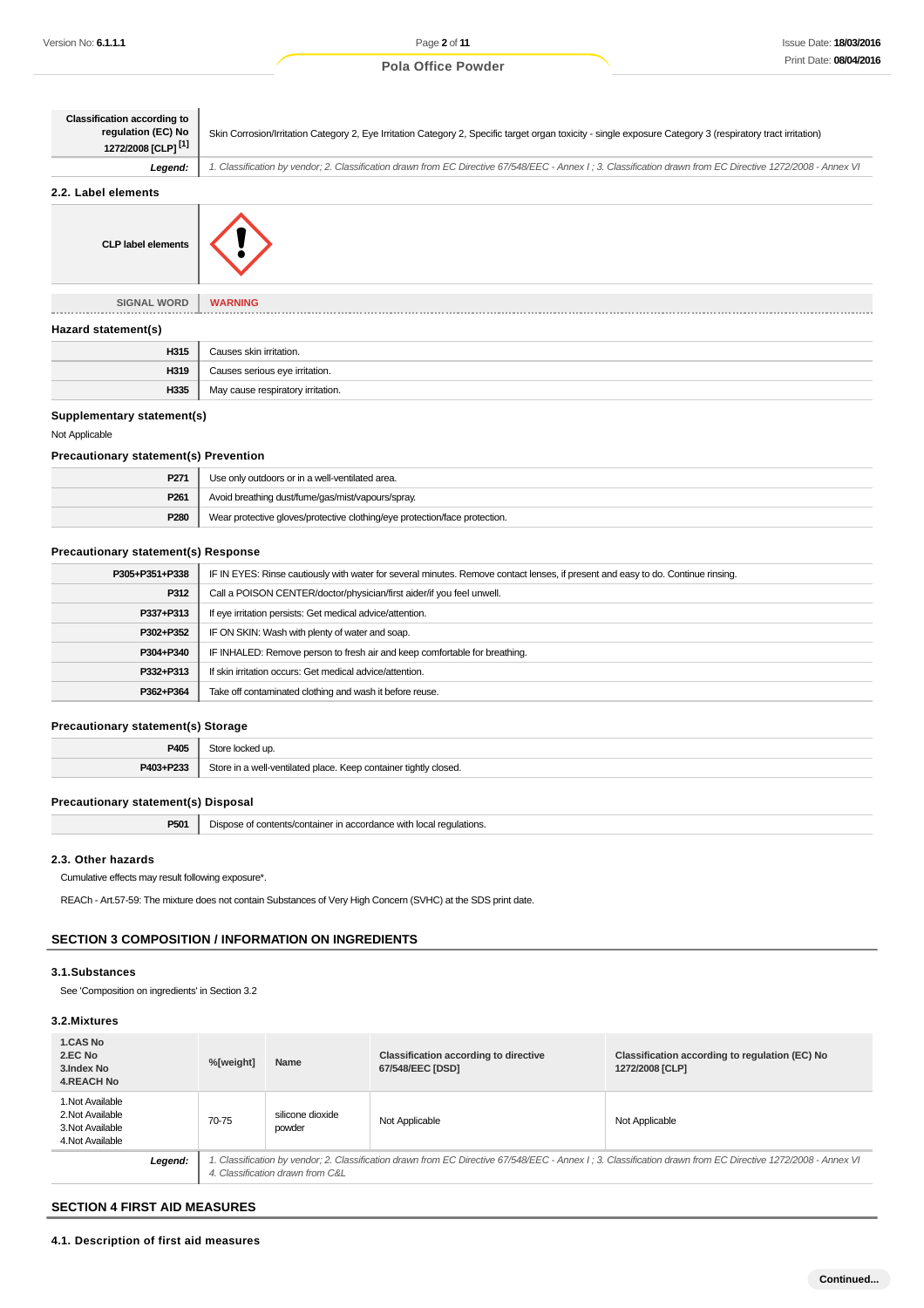| General             | If skin contact occurs:<br>Inmediately remove all contaminated clothing, including footwear.<br>Flush skin and hair with running water (and soap if available).<br>Seek medical attention in event of irritation.<br>If this product comes in contact with the eyes:<br>Inmediately hold eyelids apart and flush the eye continuously with running water.<br>Ensure complete irrigation of the eye by keeping eyelids apart and away from eye and moving the eyelids by occasionally lifting the upper and lower lids.<br>• Continue flushing until advised to stop by the Poisons Information Centre or a doctor, or for at least 15 minutes.<br>Transport to hospital or doctor without delay.<br>▶ Removal of contact lenses after an eye injury should only be undertaken by skilled personnel.<br>If fumes or combustion products are inhaled remove from contaminated area.<br>$\triangleright$ Seek medical attention.<br>If swallowed do NOT induce vomiting.<br>If vomiting occurs, lean patient forward or place on left side (head-down position, if possible) to maintain open airway and prevent aspiration.<br>$\triangleright$ Observe the patient carefully.<br>▶ Never give liquid to a person showing signs of being sleepy or with reduced awareness; i.e. becoming unconscious.<br>Give water to rinse out mouth, then provide liquid slowly and as much as casualty can comfortably drink.<br>$\triangleright$ Seek medical advice. |
|---------------------|----------------------------------------------------------------------------------------------------------------------------------------------------------------------------------------------------------------------------------------------------------------------------------------------------------------------------------------------------------------------------------------------------------------------------------------------------------------------------------------------------------------------------------------------------------------------------------------------------------------------------------------------------------------------------------------------------------------------------------------------------------------------------------------------------------------------------------------------------------------------------------------------------------------------------------------------------------------------------------------------------------------------------------------------------------------------------------------------------------------------------------------------------------------------------------------------------------------------------------------------------------------------------------------------------------------------------------------------------------------------------------------------------------------------------------------------------------|
| <b>Eye Contact</b>  | If this product comes in contact with the eyes:<br>Inmediately hold eyelids apart and flush the eye continuously with running water.<br>Ensure complete irrigation of the eye by keeping eyelids apart and away from eye and moving the eyelids by occasionally lifting the upper and lower lids.<br>► Continue flushing until advised to stop by the Poisons Information Centre or a doctor, or for at least 15 minutes.<br>Transport to hospital or doctor without delay.<br>► Removal of contact lenses after an eye injury should only be undertaken by skilled personnel.                                                                                                                                                                                                                                                                                                                                                                                                                                                                                                                                                                                                                                                                                                                                                                                                                                                                           |
| <b>Skin Contact</b> | If skin contact occurs:<br>Inmediately remove all contaminated clothing, including footwear.<br>Flush skin and hair with running water (and soap if available).<br>▶ Seek medical attention in event of irritation.                                                                                                                                                                                                                                                                                                                                                                                                                                                                                                                                                                                                                                                                                                                                                                                                                                                                                                                                                                                                                                                                                                                                                                                                                                      |
| Inhalation          | If fumes or combustion products are inhaled remove from contaminated area.<br>Seek medical attention.                                                                                                                                                                                                                                                                                                                                                                                                                                                                                                                                                                                                                                                                                                                                                                                                                                                                                                                                                                                                                                                                                                                                                                                                                                                                                                                                                    |
| Ingestion           | If swallowed do NOT induce vomiting.<br>If vomiting occurs, lean patient forward or place on left side (head-down position, if possible) to maintain open airway and prevent aspiration.<br>• Observe the patient carefully.<br>► Never give liquid to a person showing signs of being sleepy or with reduced awareness; i.e. becoming unconscious.<br>• Give water to rinse out mouth, then provide liquid slowly and as much as casualty can comfortably drink.<br>$\blacktriangleright$ Seek medical advice.                                                                                                                                                                                                                                                                                                                                                                                                                                                                                                                                                                                                                                                                                                                                                                                                                                                                                                                                          |

# **4.2 Most important symptoms and effects, both acute and delayed**

See Section 11

# **4.3. Indication of any immediate medical attention and special treatment needed**

Treat symptomatically.

# **SECTION 5 FIREFIGHTING MEASURES**

#### **5.1. Extinguishing media**

- Water spray or fog.
- Foam.
- **Dry chemical powder.**
- BCF (where regulations permit).
- Carbon dioxide.

#### **5.2. Special hazards arising from the substrate or mixture**

| <b>Fire Incompatibility</b>  | Reacts vigorously with alkali metals                                                                                                                                                                                                                                                                                                                                                                                                                                                                                                                                                                                                                                                                                                                                                                                                                                                                                                                                                                                                                                                                                                                                                                                                                                                                                                                                                                                                                                                                                                                                                                                                                                                                                                                                                                                                                                                                                                                                                                                                                                                                                                                                            |
|------------------------------|---------------------------------------------------------------------------------------------------------------------------------------------------------------------------------------------------------------------------------------------------------------------------------------------------------------------------------------------------------------------------------------------------------------------------------------------------------------------------------------------------------------------------------------------------------------------------------------------------------------------------------------------------------------------------------------------------------------------------------------------------------------------------------------------------------------------------------------------------------------------------------------------------------------------------------------------------------------------------------------------------------------------------------------------------------------------------------------------------------------------------------------------------------------------------------------------------------------------------------------------------------------------------------------------------------------------------------------------------------------------------------------------------------------------------------------------------------------------------------------------------------------------------------------------------------------------------------------------------------------------------------------------------------------------------------------------------------------------------------------------------------------------------------------------------------------------------------------------------------------------------------------------------------------------------------------------------------------------------------------------------------------------------------------------------------------------------------------------------------------------------------------------------------------------------------|
| 5.3. Advice for firefighters |                                                                                                                                                                                                                                                                                                                                                                                                                                                                                                                                                                                                                                                                                                                                                                                                                                                                                                                                                                                                                                                                                                                                                                                                                                                                                                                                                                                                                                                                                                                                                                                                                                                                                                                                                                                                                                                                                                                                                                                                                                                                                                                                                                                 |
| <b>Fire Fighting</b>         | Alert Fire Brigade and tell them location and nature of hazard.<br>▶ Wear breathing apparatus plus protective gloves.<br>▶ Prevent, by any means available, spillage from entering drains or water courses.<br>► Use water delivered as a fine spray to control fire and cool adjacent area.<br>DO NOT approach containers suspected to be hot.<br>• Cool fire exposed containers with water spray from a protected location.<br>If safe to do so, remove containers from path of fire.<br>Equipment should be thoroughly decontaminated after use.                                                                                                                                                                                                                                                                                                                                                                                                                                                                                                                                                                                                                                                                                                                                                                                                                                                                                                                                                                                                                                                                                                                                                                                                                                                                                                                                                                                                                                                                                                                                                                                                                             |
| <b>Fire/Explosion Hazard</b> | ► Combustible solid which burns but propagates flame with difficulty; it is estimated that most organic dusts are combustible (circa 70%) - according to the<br>circumstances under which the combustion process occurs, such materials may cause fires and / or dust explosions.<br>▶ Organic powders when finely divided over a range of concentrations regardless of particulate size or shape and suspended in air or some other oxidizing<br>medium may form explosive dust-air mixtures and result in a fire or dust explosion (including secondary explosions).<br>▶ Avoid generating dust, particularly clouds of dust in a confined or unventilated space as dusts may form an explosive mixture with air, and any source of<br>ignition, i.e. flame or spark, will cause fire or explosion. Dust clouds generated by the fine grinding of the solid are a particular hazard; accumulations of fine<br>dust (420 micron or less) may burn rapidly and fiercely if ignited - particles exceeding this limit will generally not form flammable dust clouds; once initiated,<br>however, larger particles up to 1400 microns diameter will contribute to the propagation of an explosion.<br>In the same way as gases and vapours, dusts in the form of a cloud are only ignitable over a range of concentrations; in principle, the concepts of lower<br>explosive limit (LEL) and upper explosive limit (UEL) are applicable to dust clouds but only the LEL is of practical use; - this is because of the inherent<br>difficulty of achieving homogeneous dust clouds at high temperatures (for dusts the LEL is often called the "Minimum Explosible Concentration", MEC).<br>▶ When processed with flammable liquids/vapors/mists,ignitable (hybrid) mixtures may be formed with combustible dusts. Ignitable mixtures will increase the<br>rate of explosion pressure rise and the Minimum Ignition Energy (the minimum amount of energy required to ignite dust clouds - MIE) will be lower than the<br>pure dust in air mixture. The Lower Explosive Limit (LEL) of the vapour/dust mixture will be lower than the individual LELs for the vapors/mists or dusts. |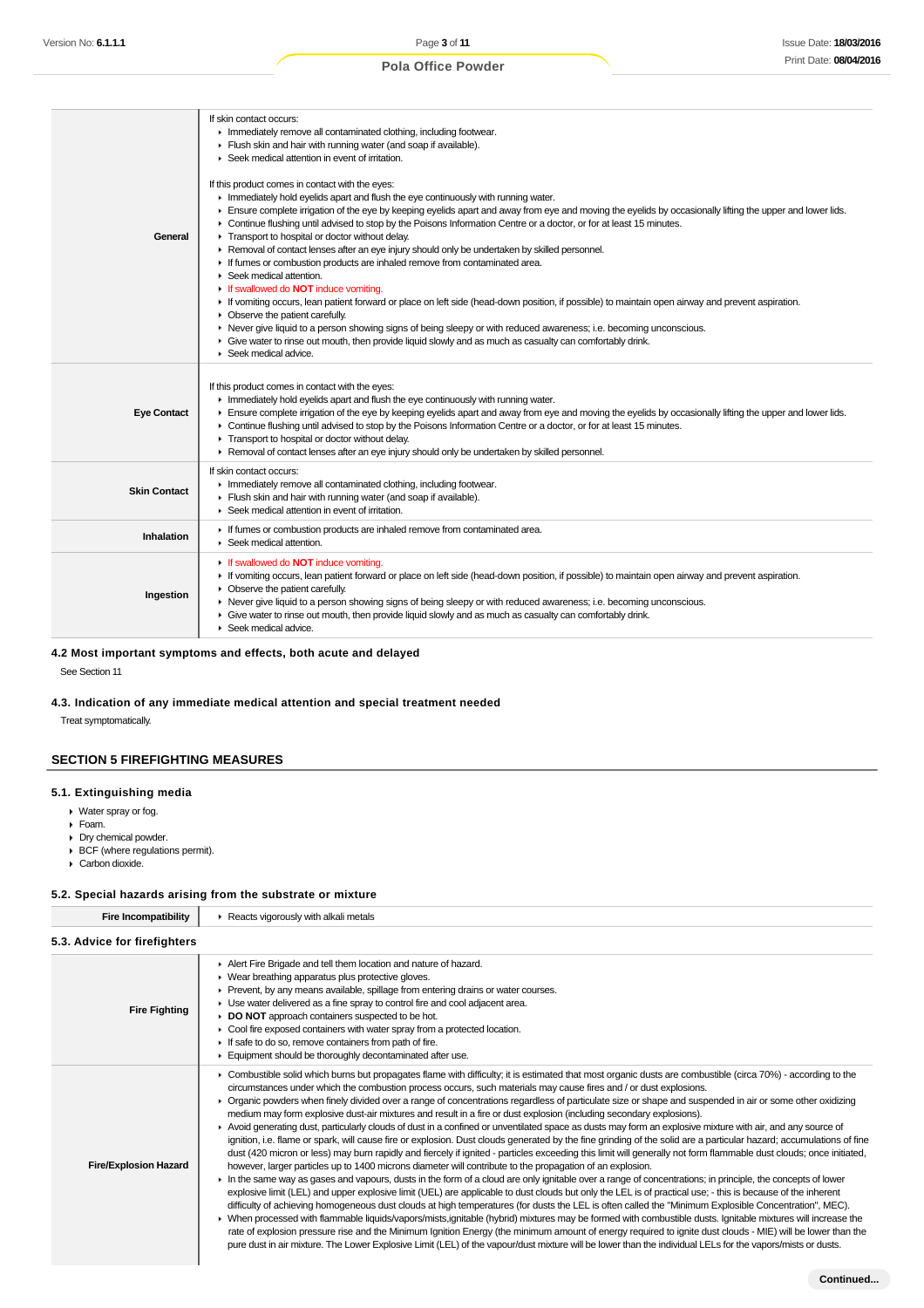| ▶ Usually the initial or primary explosion takes place in a confined space such as plant or machinery, and can be of sufficient force to damage or rupture the<br>plant. If the shock wave from the primary explosion enters the surrounding area, it will disturb any settled dust layers, forming a second dust cloud, and often<br>initiate a much larger secondary explosion. All large scale explosions have resulted from chain reactions of this type.<br>► Dry dust can be charged electrostatically by turbulence, pneumatic transport, pouring, in exhaust ducts and during transport.<br>► Build-up of electrostatic charge may be prevented by bonding and grounding.<br>▶ Powder handling equipment such as dust collectors, dryers and mills may require additional protection measures such as explosion venting.<br>All movable parts coming in contact with this material should have a speed of less than 1-meter/sec.<br>A sudden release of statically charged materials from storage or process equipment, particularly at elevated temperatures and/or pressure, may result in<br>ignition especially in the absence of an apparent ignition source.<br>► One important effect of the particulate nature of powders is that the surface area and surface structure (and often moisture content) can vary widely from<br>the literature for dusts (in contrast to that published for gases and vapours). | A dust explosion may release of large quantities of gaseous products; this in turn creates a subsequent pressure rise of explosive force capable of<br>damaging plant and buildings and injuring people. |
|-------------------------------------------------------------------------------------------------------------------------------------------------------------------------------------------------------------------------------------------------------------------------------------------------------------------------------------------------------------------------------------------------------------------------------------------------------------------------------------------------------------------------------------------------------------------------------------------------------------------------------------------------------------------------------------------------------------------------------------------------------------------------------------------------------------------------------------------------------------------------------------------------------------------------------------------------------------------------------------------------------------------------------------------------------------------------------------------------------------------------------------------------------------------------------------------------------------------------------------------------------------------------------------------------------------------------------------------------------------------------------------------------------------------------------|----------------------------------------------------------------------------------------------------------------------------------------------------------------------------------------------------------|
|                                                                                                                                                                                                                                                                                                                                                                                                                                                                                                                                                                                                                                                                                                                                                                                                                                                                                                                                                                                                                                                                                                                                                                                                                                                                                                                                                                                                                               |                                                                                                                                                                                                          |
| sample to sample, depending of how the powder was manufactured and handled; this means that it is virtually impossible to use flammability data published in                                                                                                                                                                                                                                                                                                                                                                                                                                                                                                                                                                                                                                                                                                                                                                                                                                                                                                                                                                                                                                                                                                                                                                                                                                                                  |                                                                                                                                                                                                          |
|                                                                                                                                                                                                                                                                                                                                                                                                                                                                                                                                                                                                                                                                                                                                                                                                                                                                                                                                                                                                                                                                                                                                                                                                                                                                                                                                                                                                                               |                                                                                                                                                                                                          |
|                                                                                                                                                                                                                                                                                                                                                                                                                                                                                                                                                                                                                                                                                                                                                                                                                                                                                                                                                                                                                                                                                                                                                                                                                                                                                                                                                                                                                               |                                                                                                                                                                                                          |
|                                                                                                                                                                                                                                                                                                                                                                                                                                                                                                                                                                                                                                                                                                                                                                                                                                                                                                                                                                                                                                                                                                                                                                                                                                                                                                                                                                                                                               |                                                                                                                                                                                                          |
| Autoignition temperatures are often quoted for dust clouds (minimum ignition temperature (MIT)) and dust layers (layer ignition temperature (LIT)); LIT<br>generally falls as the thickness of the layer increases.                                                                                                                                                                                                                                                                                                                                                                                                                                                                                                                                                                                                                                                                                                                                                                                                                                                                                                                                                                                                                                                                                                                                                                                                           |                                                                                                                                                                                                          |
| Combustion products include; carbon monoxide (CO) carbon dioxide (CO2) silicon dioxide (SiO2) other pyrolysis products typical of burning organic material<br>May emit poisonous fumes. May emit corrosive fumes.                                                                                                                                                                                                                                                                                                                                                                                                                                                                                                                                                                                                                                                                                                                                                                                                                                                                                                                                                                                                                                                                                                                                                                                                             |                                                                                                                                                                                                          |

# **SECTION 6 ACCIDENTAL RELEASE MEASURES**

# **6.1. Personal precautions, protective equipment and emergency procedures**

See section 8

# **6.2. Environmental precautions**

See section 12

# **6.3. Methods and material for containment and cleaning up**

| <b>Minor Spills</b> | $\triangleright$ Clean up all spills immediately.<br>Avoid breathing dust and contact with skin and eyes.<br>▶ Wear protective clothing, gloves, safety glasses and dust respirator.<br>▶ Use dry clean up procedures and avoid generating dust.<br>$\triangleright$ Sweep up, shovel up or<br>► Vacuum up (consider explosion-proof machines designed to be grounded during storage and use).<br>Place spilled material in clean, dry, sealable, labelled container.                                                                                                                                                                                                                                                              |
|---------------------|------------------------------------------------------------------------------------------------------------------------------------------------------------------------------------------------------------------------------------------------------------------------------------------------------------------------------------------------------------------------------------------------------------------------------------------------------------------------------------------------------------------------------------------------------------------------------------------------------------------------------------------------------------------------------------------------------------------------------------|
| <b>Major Spills</b> | Moderate hazard.<br>CAUTION: Advise personnel in area.<br>Alert Emergency Services and tell them location and nature of hazard.<br>• Control personal contact by wearing protective clothing.<br>► Prevent, by any means available, spillage from entering drains or water courses.<br>Recover product wherever possible.<br>► IF DRY: Use dry clean up procedures and avoid generating dust. Collect residues and place in sealed plastic bags or other containers for disposal. IF<br>WET: Vacuum/shovel up and place in labelled containers for disposal.<br>► ALWAYS: Wash area down with large amounts of water and prevent runoff into drains.<br>If contamination of drains or waterways occurs, advise Emergency Services. |

**6.4. Reference to other sections**

Personal Protective Equipment advice is contained in Section 8 of the SDS.

**Storage incompatibility**  $\parallel$  **F** Avoid strong acids, bases.

# **SECTION 7 HANDLING AND STORAGE**

#### **7.1. Precautions for safe handling**

| Safe handling                    | Avoid all personal contact, including inhalation.<br>• Wear protective clothing when risk of exposure occurs.<br>$\blacktriangleright$ Use in a well-ventilated area.<br>▶ Prevent concentration in hollows and sumps.<br>DO NOT enter confined spaces until atmosphere has been checked.<br>• DO NOT allow material to contact humans, exposed food or food utensils.<br>Avoid contact with incompatible materials.<br>• When handling, DO NOT eat, drink or smoke.<br>▶ Keep containers securely sealed when not in use.<br>Avoid physical damage to containers.<br>Always wash hands with soap and water after handling.<br>► Work clothes should be laundered separately. Launder contaminated clothing before re-use.<br>Use good occupational work practice.<br>Observe manufacturer's storage and handling recommendations contained within this SDS.<br>Atmosphere should be regularly checked against established exposure standards to ensure safe working conditions are maintained. |
|----------------------------------|-------------------------------------------------------------------------------------------------------------------------------------------------------------------------------------------------------------------------------------------------------------------------------------------------------------------------------------------------------------------------------------------------------------------------------------------------------------------------------------------------------------------------------------------------------------------------------------------------------------------------------------------------------------------------------------------------------------------------------------------------------------------------------------------------------------------------------------------------------------------------------------------------------------------------------------------------------------------------------------------------|
| Fire and explosion<br>protection | See section 5                                                                                                                                                                                                                                                                                                                                                                                                                                                                                                                                                                                                                                                                                                                                                                                                                                                                                                                                                                                   |
| Other information                | Store between 2 and 8 deg C.<br>Do not store in direct sunlight.<br>Store in a dry and well ventilated-area, away from heat and sunlight.                                                                                                                                                                                                                                                                                                                                                                                                                                                                                                                                                                                                                                                                                                                                                                                                                                                       |
|                                  | 7.2. Conditions for safe storage, including any incompatibilities                                                                                                                                                                                                                                                                                                                                                                                                                                                                                                                                                                                                                                                                                                                                                                                                                                                                                                                               |
| Suitable container               | DO NOT repack. Use containers supplied by manufacturer only                                                                                                                                                                                                                                                                                                                                                                                                                                                                                                                                                                                                                                                                                                                                                                                                                                                                                                                                     |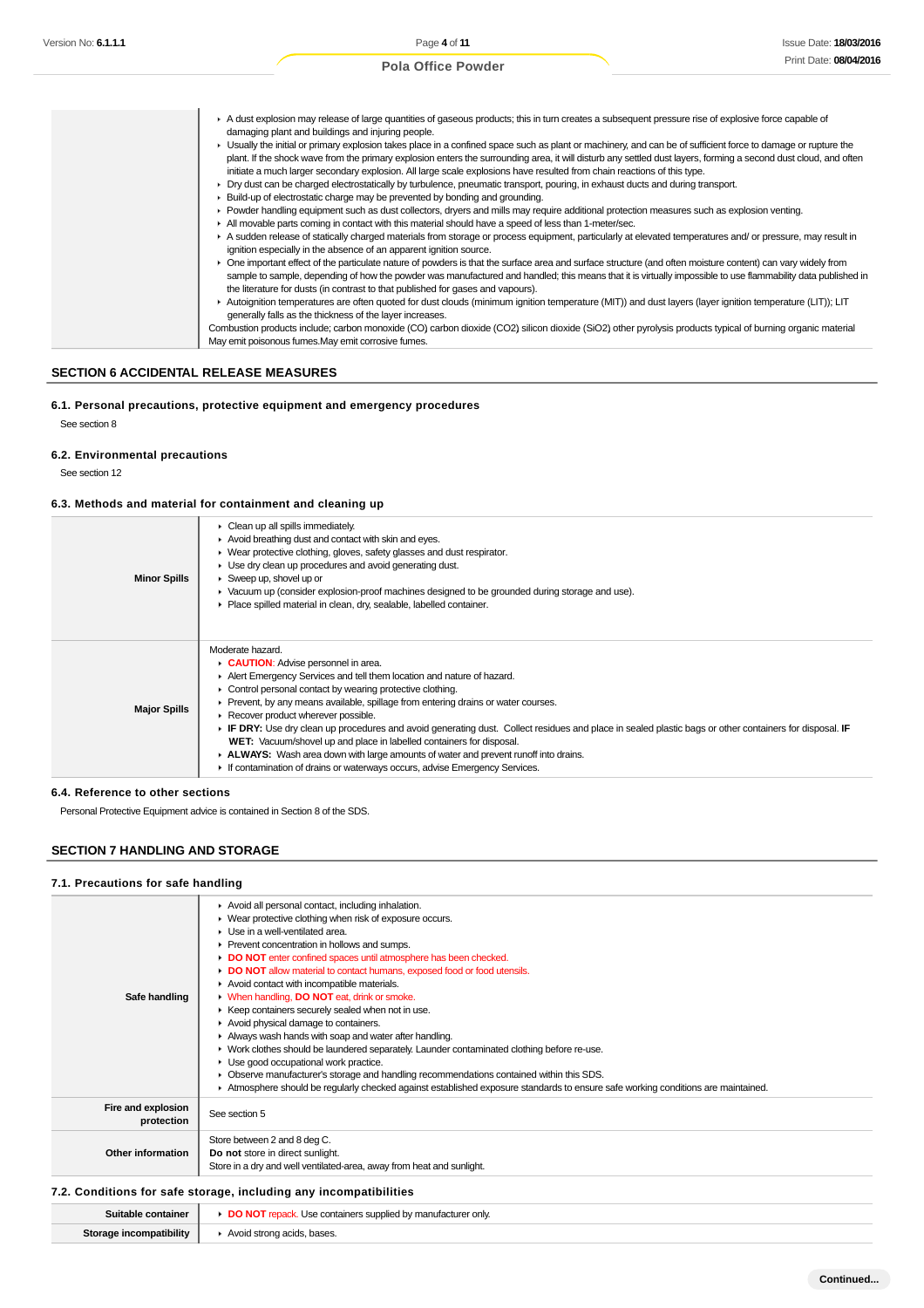# **7.3. Specific end use(s)**

See section 1.2

# **SECTION 8 EXPOSURE CONTROLS / PERSONAL PROTECTION**

#### **8.1. Control parameters**

**DERIVED NO EFFECT LEVEL (DNEL)**

Not Available

**PREDICTED NO EFFECT LEVEL (PNEC)**

Not Available

# **OCCUPATIONAL EXPOSURE LIMITS (OEL)**

#### **INGREDIENT DATA**

| Source                  | Ingredient           | <b>Material name</b> | <b>TWA</b>    | <b>STEL</b>         | Peak          |               | <b>Notes</b>  |
|-------------------------|----------------------|----------------------|---------------|---------------------|---------------|---------------|---------------|
| Not Available           | Not Available        | Not Available        | Not Available | Not Available       | Not Available |               | Not Available |
| <b>EMERGENCY LIMITS</b> |                      |                      |               |                     |               |               |               |
| Ingredient              | Material name        | TEEL-1               |               | TEEL-2              |               | TEEL-3        |               |
| Pola Office Powder      | Not Available        |                      | Not Available | Not Available       |               | Not Available |               |
|                         |                      |                      |               |                     |               |               |               |
| Ingredient              | <b>Original IDLH</b> |                      |               | <b>Revised IDLH</b> |               |               |               |

silicone dioxide powder Not Available Not Available Not Available Not Available

## **MATERIAL DATA**

#### **8.2. Exposure controls**

|                                            | Engineering controls are used to remove a hazard or place a barrier between the worker and the hazard. Well-designed engineering controls can be highly<br>effective in protecting workers and will typically be independent of worker interactions to provide this high level of protection.<br>The basic types of engineering controls are:<br>Process controls which involve changing the way a job activity or process is done to reduce the risk.<br>Enclosure and/or isolation of emission source which keeps a selected hazard "physically" away from the worker and ventilation that strategically "adds" and<br>"removes" air in the work environment. Ventilation can remove or dilute an air contaminant if designed properly. The design of a ventilation system must match<br>the particular process and chemical or contaminant in use.<br>Employers may need to use multiple types of controls to prevent employee overexposure.<br>► Local exhaust ventilation is required where solids are handled as powders or crystals; even when particulates are relatively large, a certain proportion will be<br>powdered by mutual friction.<br>Exhaust ventilation should be designed to prevent accumulation and recirculation of particulates in the workplace.<br>If in spite of local exhaust an adverse concentration of the substance in air could occur, respiratory protection should be considered. Such protection might<br>consist of:<br>(a): particle dust respirators, if necessary, combined with an absorption cartridge;<br>(b): filter respirators with absorption cartridge or canister of the right type;<br>(c): fresh-air hoods or masks<br>► Build-up of electrostatic charge on the dust particle, may be prevented by bonding and grounding.<br>▶ Powder handling equipment such as dust collectors, dryers and mills may require additional protection measures such as explosion venting. |                                  |                               |  |
|--------------------------------------------|--------------------------------------------------------------------------------------------------------------------------------------------------------------------------------------------------------------------------------------------------------------------------------------------------------------------------------------------------------------------------------------------------------------------------------------------------------------------------------------------------------------------------------------------------------------------------------------------------------------------------------------------------------------------------------------------------------------------------------------------------------------------------------------------------------------------------------------------------------------------------------------------------------------------------------------------------------------------------------------------------------------------------------------------------------------------------------------------------------------------------------------------------------------------------------------------------------------------------------------------------------------------------------------------------------------------------------------------------------------------------------------------------------------------------------------------------------------------------------------------------------------------------------------------------------------------------------------------------------------------------------------------------------------------------------------------------------------------------------------------------------------------------------------------------------------------------------------------------------------------------------------------------------------------------------|----------------------------------|-------------------------------|--|
|                                            | Air contaminants generated in the workplace possess varying "escape" velocities which, in turn, determine the "capture velocities" of fresh circulating air<br>required to efficiently remove the contaminant.                                                                                                                                                                                                                                                                                                                                                                                                                                                                                                                                                                                                                                                                                                                                                                                                                                                                                                                                                                                                                                                                                                                                                                                                                                                                                                                                                                                                                                                                                                                                                                                                                                                                                                                 |                                  |                               |  |
| 8.2.1. Appropriate<br>engineering controls | Type of Contaminant:                                                                                                                                                                                                                                                                                                                                                                                                                                                                                                                                                                                                                                                                                                                                                                                                                                                                                                                                                                                                                                                                                                                                                                                                                                                                                                                                                                                                                                                                                                                                                                                                                                                                                                                                                                                                                                                                                                           |                                  | Air Speed:                    |  |
|                                            | direct spray, spray painting in shallow booths, drum filling, conveyer loading, crusher dusts, gas discharge (active generation<br>into zone of rapid air motion)                                                                                                                                                                                                                                                                                                                                                                                                                                                                                                                                                                                                                                                                                                                                                                                                                                                                                                                                                                                                                                                                                                                                                                                                                                                                                                                                                                                                                                                                                                                                                                                                                                                                                                                                                              |                                  | 1-2.5 m/s (200-500<br>f/min.) |  |
|                                            | grinding, abrasive blasting, tumbling, high speed wheel generated dusts (released at high initial velocity into zone of very high<br>2.5-10 m/s (500-2000<br>rapid air motion).<br>$f/min.$ )                                                                                                                                                                                                                                                                                                                                                                                                                                                                                                                                                                                                                                                                                                                                                                                                                                                                                                                                                                                                                                                                                                                                                                                                                                                                                                                                                                                                                                                                                                                                                                                                                                                                                                                                  |                                  |                               |  |
|                                            | Within each range the appropriate value depends on:                                                                                                                                                                                                                                                                                                                                                                                                                                                                                                                                                                                                                                                                                                                                                                                                                                                                                                                                                                                                                                                                                                                                                                                                                                                                                                                                                                                                                                                                                                                                                                                                                                                                                                                                                                                                                                                                            |                                  |                               |  |
|                                            | Lower end of the range                                                                                                                                                                                                                                                                                                                                                                                                                                                                                                                                                                                                                                                                                                                                                                                                                                                                                                                                                                                                                                                                                                                                                                                                                                                                                                                                                                                                                                                                                                                                                                                                                                                                                                                                                                                                                                                                                                         | Upper end of the range           |                               |  |
|                                            | 1: Room air currents minimal or favourable to capture                                                                                                                                                                                                                                                                                                                                                                                                                                                                                                                                                                                                                                                                                                                                                                                                                                                                                                                                                                                                                                                                                                                                                                                                                                                                                                                                                                                                                                                                                                                                                                                                                                                                                                                                                                                                                                                                          | 1: Disturbing room air currents  |                               |  |
|                                            | 2: Contaminants of low toxicity or of nuisance value only                                                                                                                                                                                                                                                                                                                                                                                                                                                                                                                                                                                                                                                                                                                                                                                                                                                                                                                                                                                                                                                                                                                                                                                                                                                                                                                                                                                                                                                                                                                                                                                                                                                                                                                                                                                                                                                                      | 2: Contaminants of high toxicity |                               |  |
|                                            | 3: Intermittent, low production.                                                                                                                                                                                                                                                                                                                                                                                                                                                                                                                                                                                                                                                                                                                                                                                                                                                                                                                                                                                                                                                                                                                                                                                                                                                                                                                                                                                                                                                                                                                                                                                                                                                                                                                                                                                                                                                                                               | 3: High production, heavy use    |                               |  |
|                                            | 4: Large hood or large air mass in motion<br>4: Small hood-local control only                                                                                                                                                                                                                                                                                                                                                                                                                                                                                                                                                                                                                                                                                                                                                                                                                                                                                                                                                                                                                                                                                                                                                                                                                                                                                                                                                                                                                                                                                                                                                                                                                                                                                                                                                                                                                                                  |                                  |                               |  |
|                                            | Simple theory shows that air velocity falls rapidly with distance away from the opening of a simple extraction pipe. Velocity generally decreases with the square<br>of distance from the extraction point (in simple cases). Therefore the air speed at the extraction point should be adjusted, accordingly, after reference to<br>distance from the contaminating source. The air velocity at the extraction fan, for example, should be a minimum of 4-10 m/s (800-2000 f/min) for extraction of<br>crusher dusts generated 2 metres distant from the extraction point. Other mechanical considerations, producing performance deficits within the extraction<br>apparatus, make it essential that theoretical air velocities are multiplied by factors of 10 or more when extraction systems are installed or used.                                                                                                                                                                                                                                                                                                                                                                                                                                                                                                                                                                                                                                                                                                                                                                                                                                                                                                                                                                                                                                                                                                       |                                  |                               |  |
| 8.2.2. Personal protection                 |                                                                                                                                                                                                                                                                                                                                                                                                                                                                                                                                                                                                                                                                                                                                                                                                                                                                                                                                                                                                                                                                                                                                                                                                                                                                                                                                                                                                                                                                                                                                                                                                                                                                                                                                                                                                                                                                                                                                |                                  |                               |  |
|                                            | Safety glasses with side shields.<br>Chemical goggles.                                                                                                                                                                                                                                                                                                                                                                                                                                                                                                                                                                                                                                                                                                                                                                                                                                                                                                                                                                                                                                                                                                                                                                                                                                                                                                                                                                                                                                                                                                                                                                                                                                                                                                                                                                                                                                                                         |                                  |                               |  |

**Eye and face protection**

Contact lenses may pose a special hazard; soft contact lenses may absorb and concentrate irritants. A written policy document, describing the wearing of lenses or restrictions on use, should be created for each workplace or task. This should include a review of lens absorption and adsorption for the class of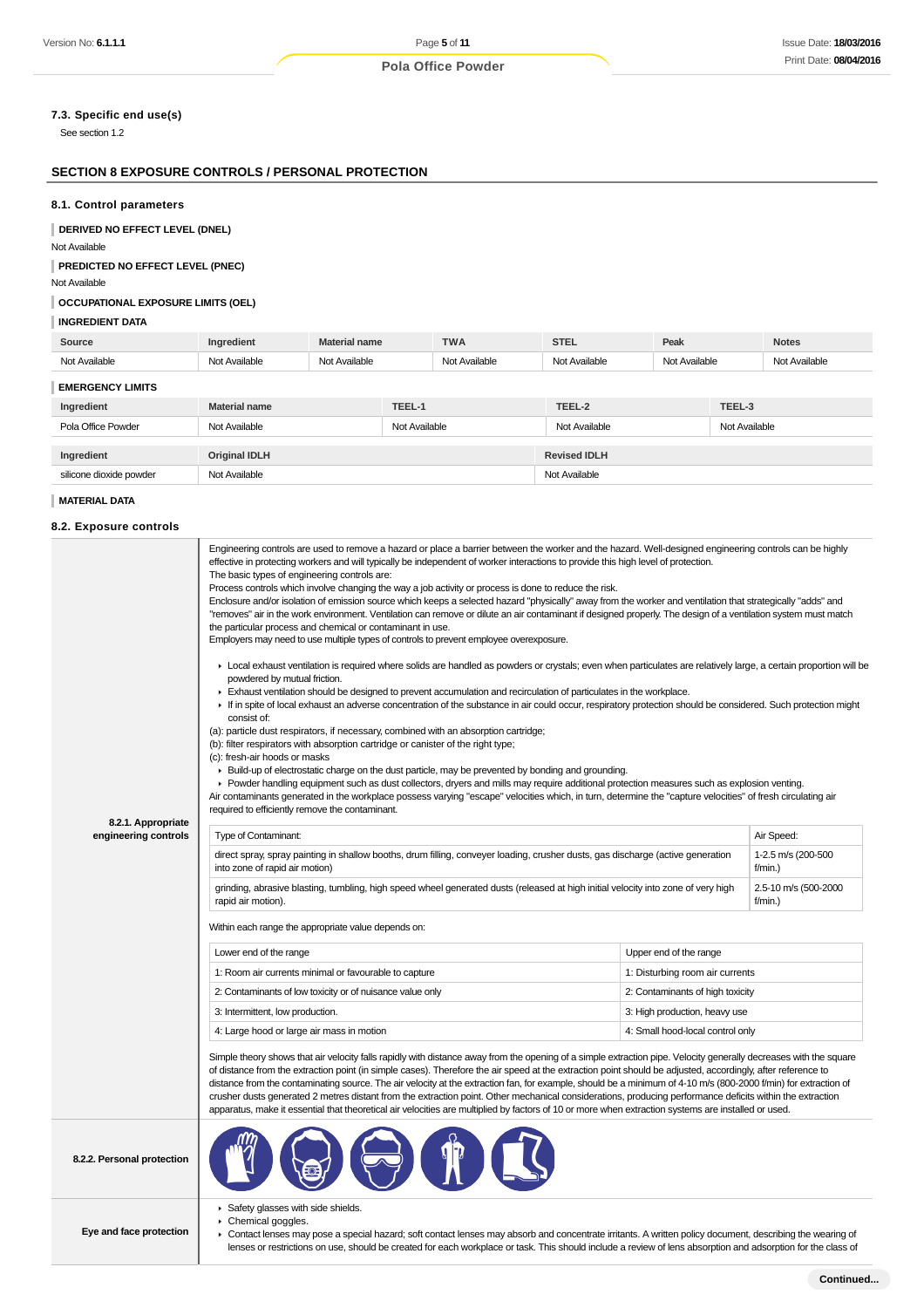$\mathbb{L}$ 

# **Pola Office Powder**

|                        | • chemicals in use and an account of injury experience. Medical and first-aid personnel should be trained in their removal and suitable equipment should be<br>readily available. In the event of chemical exposure, begin eye irrigation immediately and remove contact lens as soon as practicable. Lens should be removed<br>at the first signs of eye redness or irritation - lens should be removed in a clean environment only after workers have washed hands thoroughly. [CDC NIOSH<br>Current Intelligence Bulletin 59], [AS/NZS 1336 or national equivalent]                                                                                                                                                                                                                                                                                                                                                                                                                                                                                                                                                                                                                                                                                                                                                                                                                                                                                                                                                                                                                                                                                                                                                                                               |
|------------------------|----------------------------------------------------------------------------------------------------------------------------------------------------------------------------------------------------------------------------------------------------------------------------------------------------------------------------------------------------------------------------------------------------------------------------------------------------------------------------------------------------------------------------------------------------------------------------------------------------------------------------------------------------------------------------------------------------------------------------------------------------------------------------------------------------------------------------------------------------------------------------------------------------------------------------------------------------------------------------------------------------------------------------------------------------------------------------------------------------------------------------------------------------------------------------------------------------------------------------------------------------------------------------------------------------------------------------------------------------------------------------------------------------------------------------------------------------------------------------------------------------------------------------------------------------------------------------------------------------------------------------------------------------------------------------------------------------------------------------------------------------------------------|
| <b>Skin protection</b> | See Hand protection below                                                                                                                                                                                                                                                                                                                                                                                                                                                                                                                                                                                                                                                                                                                                                                                                                                                                                                                                                                                                                                                                                                                                                                                                                                                                                                                                                                                                                                                                                                                                                                                                                                                                                                                                            |
| Hands/feet protection  | The selection of suitable gloves does not only depend on the material, but also on further marks of quality which vary from manufacturer to manufacturer. Where<br>the chemical is a preparation of several substances, the resistance of the glove material can not be calculated in advance and has therefore to be checked prior<br>to the application.<br>The exact break through time for substances has to be obtained from the manufacturer of the protective gloves and has to be observed when making a final<br>choice.<br>Suitability and durability of glove type is dependent on usage. Important factors in the selection of gloves include:<br>Firequency and duration of contact,<br>• chemical resistance of glove material,<br>$\blacktriangleright$ glove thickness and<br>$\cdot$ dexterity<br>Select gloves tested to a relevant standard (e.g. Europe EN 374, US F739, AS/NZS 2161.1 or national equivalent).<br>> When prolonged or frequently repeated contact may occur, a glove with a protection class of 5 or higher (breakthrough time greater than 240 minutes<br>according to EN 374, AS/NZS 2161.10.1 or national equivalent) is recommended.<br>> When only brief contact is expected, a glove with a protection class of 3 or higher (breakthrough time greater than 60 minutes according to EN 374, AS/NZS<br>2161.10.1 or national equivalent) is recommended.<br>> Some glove polymer types are less affected by movement and this should be taken into account when considering gloves for long-term use.<br>Contaminated gloves should be replaced.<br>Gloves must only be worn on clean hands. After using gloves, hands should be washed and dried thoroughly. Application of a non-perfumed moisturiser is<br>recommended. |
| <b>Body protection</b> | See Other protection below                                                                                                                                                                                                                                                                                                                                                                                                                                                                                                                                                                                                                                                                                                                                                                                                                                                                                                                                                                                                                                                                                                                                                                                                                                                                                                                                                                                                                                                                                                                                                                                                                                                                                                                                           |
| Other protection       | • Overalls.<br>P.V.C. apron.<br>Barrier cream.<br>▶ Skin cleansing cream.<br>Eye wash unit.                                                                                                                                                                                                                                                                                                                                                                                                                                                                                                                                                                                                                                                                                                                                                                                                                                                                                                                                                                                                                                                                                                                                                                                                                                                                                                                                                                                                                                                                                                                                                                                                                                                                          |
| <b>Thermal hazards</b> | Not Available                                                                                                                                                                                                                                                                                                                                                                                                                                                                                                                                                                                                                                                                                                                                                                                                                                                                                                                                                                                                                                                                                                                                                                                                                                                                                                                                                                                                                                                                                                                                                                                                                                                                                                                                                        |

# **Respiratory protection**

Particulate. (AS/NZS 1716 & 1715, EN 143:000 & 149:001, ANSI Z88 or national equivalent)

| <b>Required Minimum Protection Factor</b> | <b>Half-Face Respirator</b> | <b>Full-Face Respirator</b> | <b>Powered Air Respirator</b> |
|-------------------------------------------|-----------------------------|-----------------------------|-------------------------------|
| up to $10 \times ES$                      | <b>P1</b><br>Air-line*      | $\overline{\phantom{a}}$    | PAPR-P1                       |
| up to $50 \times ES$                      | Air-line**                  | P <sub>2</sub>              | PAPR-P2                       |
| up to $100 \times ES$                     |                             | P <sub>3</sub>              |                               |
|                                           |                             | Air-line*                   |                               |
| $100 + x ES$                              | -                           | Air-line**                  | PAPR-P3                       |

\* - Negative pressure demand \*\* - Continuous flow

A(All classes) = Organic vapours, B AUS or B1 = Acid gasses, B2 = Acid gas or hydrogen cyanide(HCN), B3 = Acid gas or hydrogen cyanide(HCN), E = Sulfur dioxide(SO2), G = Agricultural chemicals, K = Ammonia(NH3), Hg = Mercury, NO = Oxides of nitrogen, MB = Methyl bromide, AX = Low boiling point organic compounds(below 65 degC)

#### **8.2.3. Environmental exposure controls**

See section 12

## **SECTION 9 PHYSICAL AND CHEMICAL PROPERTIES**

#### **9.1. Information on basic physical and chemical properties**

| Appearance                                      | Fluffy white speckled powder; insoluble in water. |                                                   |                |
|-------------------------------------------------|---------------------------------------------------|---------------------------------------------------|----------------|
|                                                 |                                                   |                                                   |                |
| <b>Physical state</b>                           | <b>Divided Solid</b>                              | Relative density (Water = 1)                      | Not Available  |
| Odour                                           | Not Available                                     | <b>Partition coefficient</b><br>n-octanol / water | Not Available  |
| Odour threshold                                 | Not Available                                     | Auto-ignition temperature<br>$(^{\circ}C)$        | Not Available  |
| pH (as supplied)                                | Not Applicable                                    | Decomposition<br>temperature                      | Not Available  |
| Melting point / freezing<br>point (°C)          | Not Available                                     | Viscosity (cSt)                                   | Not Applicable |
| Initial boiling point and<br>boiling range (°C) | Not Applicable                                    | Molecular weight (g/mol)                          | Not Available  |
| Flash point (°C)                                | Not Available                                     | <b>Taste</b>                                      | Not Available  |
| <b>Evaporation rate</b>                         | Not Applicable                                    | <b>Explosive properties</b>                       | Not Available  |
| Flammability                                    | Not Available                                     | <b>Oxidising properties</b>                       | Not Available  |
| Upper Explosive Limit (%)                       | Not Available                                     | Surface Tension (dyn/cm or<br>$mN/m$ )            | Not Applicable |
| Lower Explosive Limit (%)                       | Not Available                                     | <b>Volatile Component (%vol)</b>                  | Not Applicable |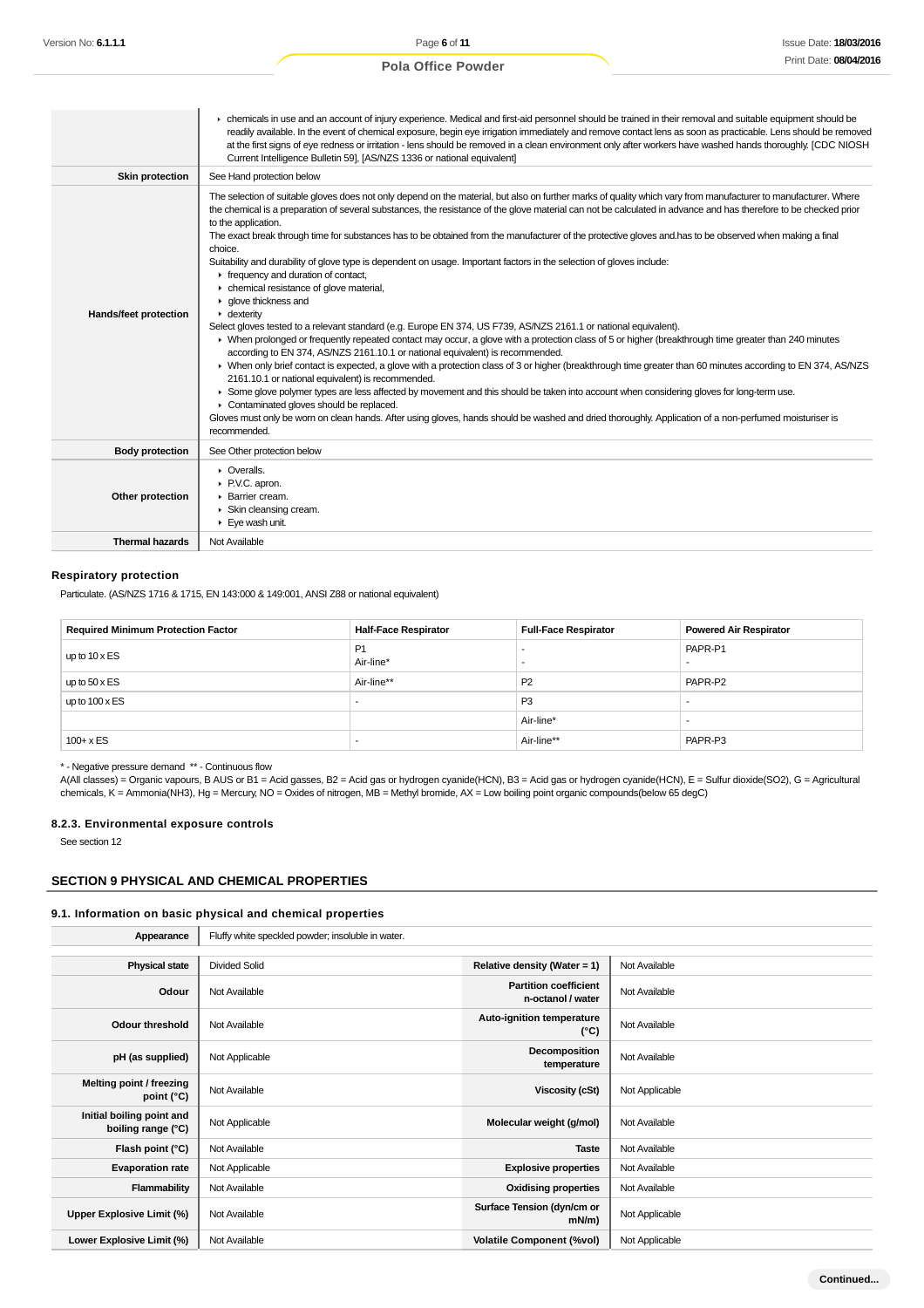| Vapour pressure (kPa)        | Not Applicable | Gas group             | Not Available |
|------------------------------|----------------|-----------------------|---------------|
| Solubility in water (g/L)    | Immiscible     | pH as a solution (1%) | Not Available |
| Vapour density ( $Air = 1$ ) | Not Applicable | VOC a/L               | Not Available |

#### **9.2. Other information**

Not Available

# **SECTION 10 STABILITY AND REACTIVITY**

| 10.1. Reactivity                            | See section 7.2                                                                                                                      |
|---------------------------------------------|--------------------------------------------------------------------------------------------------------------------------------------|
| 10.2. Chemical stability                    | • Unstable in the presence of incompatible materials.<br>▶ Product is considered stable.<br>Hazardous polymerisation will not occur. |
| 10.3. Possibility of<br>hazardous reactions | See section 7.2                                                                                                                      |
| 10.4. Conditions to avoid                   | See section 7.2                                                                                                                      |
| 10.5. Incompatible materials                | See section 7.2                                                                                                                      |
| 10.6. Hazardous<br>decomposition products   | See section 5.3                                                                                                                      |

# **SECTION 11 TOXICOLOGICAL INFORMATION**

# **11.1. Information on toxicological effects**

| Inhaled                                     | Evidence shows, or practical experience predicts, that the material produces irritation of the respiratory system, in a substantial number of individuals, following<br>inhalation. In contrast to most organs, the lung is able to respond to a chemical insult by first removing or neutralising the irritant and then repairing the<br>damage. The repair process, which initially evolved to protect mammalian lungs from foreign matter and antigens, may however, produce further lung damage<br>resulting in the impairment of gas exchange, the primary function of the lungs. Respiratory tract irritation often results in an inflammatory response involving<br>the recruitment and activation of many cell types, mainly derived from the vascular system.<br>Persons with impaired respiratory function, airway diseases and conditions such as emphysema or chronic bronchitis, may incur further disability if excessive<br>concentrations of particulate are inhaled.<br>If prior damage to the circulatory or nervous systems has occurred or if kidney damage has been sustained, proper screenings should be conducted on<br>individuals who may be exposed to further risk if handling and use of the material result<br>in excessive exposures.                                                  |                          |   |  |  |
|---------------------------------------------|-----------------------------------------------------------------------------------------------------------------------------------------------------------------------------------------------------------------------------------------------------------------------------------------------------------------------------------------------------------------------------------------------------------------------------------------------------------------------------------------------------------------------------------------------------------------------------------------------------------------------------------------------------------------------------------------------------------------------------------------------------------------------------------------------------------------------------------------------------------------------------------------------------------------------------------------------------------------------------------------------------------------------------------------------------------------------------------------------------------------------------------------------------------------------------------------------------------------------------------------------------------------------------------------------------------------------|--------------------------|---|--|--|
|                                             | Effects on lungs are significantly enhanced in the presence of respirable particles. Overexposure to respirable dust may produce wheezing, coughing and<br>breathing difficulties leading to or symptomatic of impaired respiratory function.                                                                                                                                                                                                                                                                                                                                                                                                                                                                                                                                                                                                                                                                                                                                                                                                                                                                                                                                                                                                                                                                         |                          |   |  |  |
| Ingestion                                   | The material has NOT been classified by EC Directives or other classification systems as "harmful by ingestion". This is because of the lack of corroborating<br>animal or human evidence. The material may still be damaging to the health of the individual, following ingestion, especially where pre-existing organ (e.g liver,<br>kidney) damage is evident. Present definitions of harmful or toxic substances are generally based on doses producing mortality rather than those producing<br>morbidity (disease, ill-health). Gastrointestinal tract discomfort may produce nausea and vomiting. In an occupational setting however, ingestion of insignificant<br>quantities is not thought to be cause for concern.                                                                                                                                                                                                                                                                                                                                                                                                                                                                                                                                                                                         |                          |   |  |  |
|                                             | Not normally a hazard due to the physical form of product. The material is a physical irritant to the gastro-intestinal tract                                                                                                                                                                                                                                                                                                                                                                                                                                                                                                                                                                                                                                                                                                                                                                                                                                                                                                                                                                                                                                                                                                                                                                                         |                          |   |  |  |
| <b>Skin Contact</b>                         | Evidence exists, or practical experience predicts, that the material either produces inflammation of the skin in a substantial number of individuals following<br>direct contact, and/or produces significant inflammation when applied to the healthy intact skin of animals, for up to four hours, such inflammation being present<br>twenty-four hours or more after the end of the exposure period. Skin irritation may also be present after prolonged or repeated exposure; this may result in a<br>form of contact dermatitis (nonallergic). The dermatitis is often characterised by skin redness (erythema) and swelling (oedema) which may progress to<br>blistering (vesiculation), scaling and thickening of the epidermis. At the microscopic level there may be intercellular oedema of the spongy layer of the skin<br>(spongiosis) and intracellular oedema of the epidermis.<br>The material may accentuate any pre-existing dermatitis condition<br>Open cuts, abraded or irritated skin should not be exposed to this material<br>Entry into the blood-stream through, for example, cuts, abrasions, puncture wounds or lesions, may produce systemic injury with harmful effects. Examine the<br>skin prior to the use of the material and ensure that any external damage is suitably protected. |                          |   |  |  |
| Eye                                         | Evidence exists, or practical experience predicts, that the material may cause eye irritation in a substantial number of individuals and/or may produce significant<br>ocular lesions which are present twenty-four hours or more after instillation into the eye(s) of experimental animals.<br>Repeated or prolonged eye contact may cause inflammation characterised by temporary redness (similar to windburn) of the conjunctiva (conjunctivitis);<br>temporary impairment of vision and/or other transient eye damage/ulceration may occur.                                                                                                                                                                                                                                                                                                                                                                                                                                                                                                                                                                                                                                                                                                                                                                     |                          |   |  |  |
| Chronic                                     | Long-term exposure to respiratory irritants may result in disease of the airways involving difficult breathing and related systemic problems.<br>Limited evidence suggests that repeated or long-term occupational exposure may produce cumulative health effects involving organs or biochemical systems.                                                                                                                                                                                                                                                                                                                                                                                                                                                                                                                                                                                                                                                                                                                                                                                                                                                                                                                                                                                                            |                          |   |  |  |
|                                             | <b>TOXICITY</b>                                                                                                                                                                                                                                                                                                                                                                                                                                                                                                                                                                                                                                                                                                                                                                                                                                                                                                                                                                                                                                                                                                                                                                                                                                                                                                       | <b>IRRITATION</b>        |   |  |  |
| <b>Pola Office Powder</b>                   | Not Available<br>Not Available                                                                                                                                                                                                                                                                                                                                                                                                                                                                                                                                                                                                                                                                                                                                                                                                                                                                                                                                                                                                                                                                                                                                                                                                                                                                                        |                          |   |  |  |
| Legend:                                     | 1. Value obtained from Europe ECHA Registered Substances - Acute toxicity 2.* Value obtained from manufacturer's SDS. Unless otherwise specified data<br>extracted from RTECS - Register of Toxic Effect of chemical Substances                                                                                                                                                                                                                                                                                                                                                                                                                                                                                                                                                                                                                                                                                                                                                                                                                                                                                                                                                                                                                                                                                       |                          |   |  |  |
| <b>Acute Toxicity</b>                       | ல                                                                                                                                                                                                                                                                                                                                                                                                                                                                                                                                                                                                                                                                                                                                                                                                                                                                                                                                                                                                                                                                                                                                                                                                                                                                                                                     | Carcinogenicity          | ◎ |  |  |
| <b>Skin Irritation/Corrosion</b>            | ✔                                                                                                                                                                                                                                                                                                                                                                                                                                                                                                                                                                                                                                                                                                                                                                                                                                                                                                                                                                                                                                                                                                                                                                                                                                                                                                                     | <b>Reproductivity</b>    | ⊙ |  |  |
| <b>Serious Eye</b><br>Damage/Irritation     | ✔<br><b>STOT - Single Exposure</b><br>O                                                                                                                                                                                                                                                                                                                                                                                                                                                                                                                                                                                                                                                                                                                                                                                                                                                                                                                                                                                                                                                                                                                                                                                                                                                                               |                          |   |  |  |
| <b>Respiratory or Skin</b><br>sensitisation | O<br>∾<br><b>STOT - Repeated Exposure</b>                                                                                                                                                                                                                                                                                                                                                                                                                                                                                                                                                                                                                                                                                                                                                                                                                                                                                                                                                                                                                                                                                                                                                                                                                                                                             |                          |   |  |  |
| <b>Mutagenicity</b>                         | Q                                                                                                                                                                                                                                                                                                                                                                                                                                                                                                                                                                                                                                                                                                                                                                                                                                                                                                                                                                                                                                                                                                                                                                                                                                                                                                                     | <b>Aspiration Hazard</b> | O |  |  |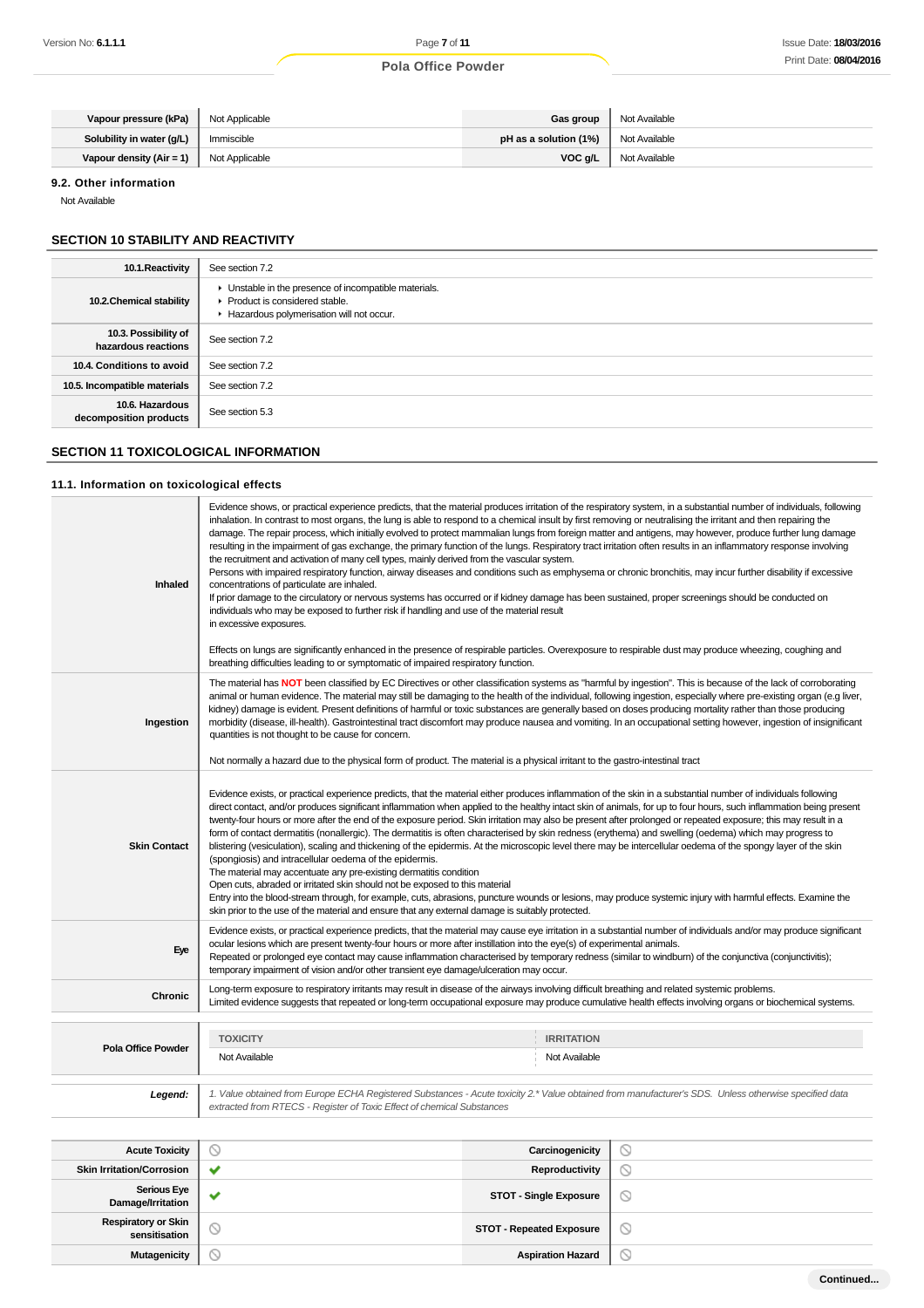Legena:  $\Box$  – Data available but does not fill the criteria for classification **available** 

 $\bigcirc$  – Data Not Available to make classification

# **SECTION 12 ECOLOGICAL INFORMATION**

| 12.1. Toxicity       |                |                                                                                                                                                                                                                                                                                                                                                                                          |                |                |                |
|----------------------|----------------|------------------------------------------------------------------------------------------------------------------------------------------------------------------------------------------------------------------------------------------------------------------------------------------------------------------------------------------------------------------------------------------|----------------|----------------|----------------|
| Ingredient           | Endpoint       | Test Duration (hr)                                                                                                                                                                                                                                                                                                                                                                       | <b>Species</b> | Value          | Source         |
| <b>Not Available</b> | Not Applicable | Not Applicable                                                                                                                                                                                                                                                                                                                                                                           | Not Applicable | Not Applicable | Not Applicable |
| Legend:              |                | Extracted from 1. IUCLID Toxicity Data 2. Europe ECHA Registered Substances - Ecotoxicological Information - Aquatic Toxicity 3. EPIWIN Suite V3.12 -<br>Aquatic Toxicity Data (Estimated) 4. US EPA, Ecotox database - Aquatic Toxicity Data 5. ECETOC Aquatic Hazard Assessment Data 6. NITE (Japan) -<br>Bioconcentration Data 7. METI (Japan) - Bioconcentration Data 8. Vendor Data |                |                |                |

# **DO NOT** discharge into sewer or waterways.

# **12.2. Persistence and degradability**

| Ingredient | <b>Persistence: Water/Soil</b>        | Persistence: Air                   |
|------------|---------------------------------------|------------------------------------|
|            | No Data available for all ingredients | Data available for all ingredients |

# **12.3. Bioaccumulative potential**

| Ingredient | <b>Bioaccumulation</b>                                               |
|------------|----------------------------------------------------------------------|
|            | <b>N<sub>IO</sub></b><br>vailable for all ingredients<br>$\sim$<br>. |

#### **12.4. Mobility in soil**

| Ingredient | <b>Mobility</b>                       |
|------------|---------------------------------------|
|            | No Data available for all ingredients |

## **12.5.Results of PBT and vPvB assessment**

|                         | Е             |               |               |
|-------------------------|---------------|---------------|---------------|
| Relevant available data | Not Available | Not Available | Not Available |
| PBT Criteria fulfilled? | Not Available | Not Available | Not Available |

#### **12.6. Other adverse effects**

No data available

#### **SECTION 13 DISPOSAL CONSIDERATIONS**

#### **13.1. Waste treatment methods**

| <b>Product / Packaging</b><br>disposal | DO NOT allow wash water from cleaning or process equipment to enter drains.<br>It may be necessary to collect all wash water for treatment before disposal.<br>In all cases disposal to sewer may be subject to local laws and requlations and these should be considered first.<br>Where in doubt contact the responsible authority. |
|----------------------------------------|---------------------------------------------------------------------------------------------------------------------------------------------------------------------------------------------------------------------------------------------------------------------------------------------------------------------------------------|
| <b>Waste treatment options</b>         | Not Available                                                                                                                                                                                                                                                                                                                         |
| Sewage disposal options                | Not Available                                                                                                                                                                                                                                                                                                                         |

# **SECTION 14 TRANSPORT INFORMATION**

٦

#### **Labels Required**

| <b>Marine Pollutant</b>               | <b>NO</b>                                                                                                              |                                                                                        |
|---------------------------------------|------------------------------------------------------------------------------------------------------------------------|----------------------------------------------------------------------------------------|
|                                       |                                                                                                                        | Land transport (ADR): NOT REGULATED FOR TRANSPORT OF DANGEROUS GOODS                   |
| 14.1.UN number                        | Not Applicable                                                                                                         |                                                                                        |
| 14.2. Packing group                   | Not Applicable                                                                                                         |                                                                                        |
| 14.3.UN proper shipping<br>name       | Not Applicable                                                                                                         |                                                                                        |
| 14.4. Environmental hazard            | Not Applicable                                                                                                         |                                                                                        |
| 14.5. Transport hazard<br>class(es)   | Not Applicable<br>Class<br>Subrisk<br>Not Applicable                                                                   |                                                                                        |
| 14.6. Special precautions for<br>user | Hazard identification (Kemler)<br>Classification code<br><b>Hazard Label</b><br>Special provisions<br>Limited quantity | Not Applicable<br>Not Applicable<br>Not Applicable<br>Not Applicable<br>Not Applicable |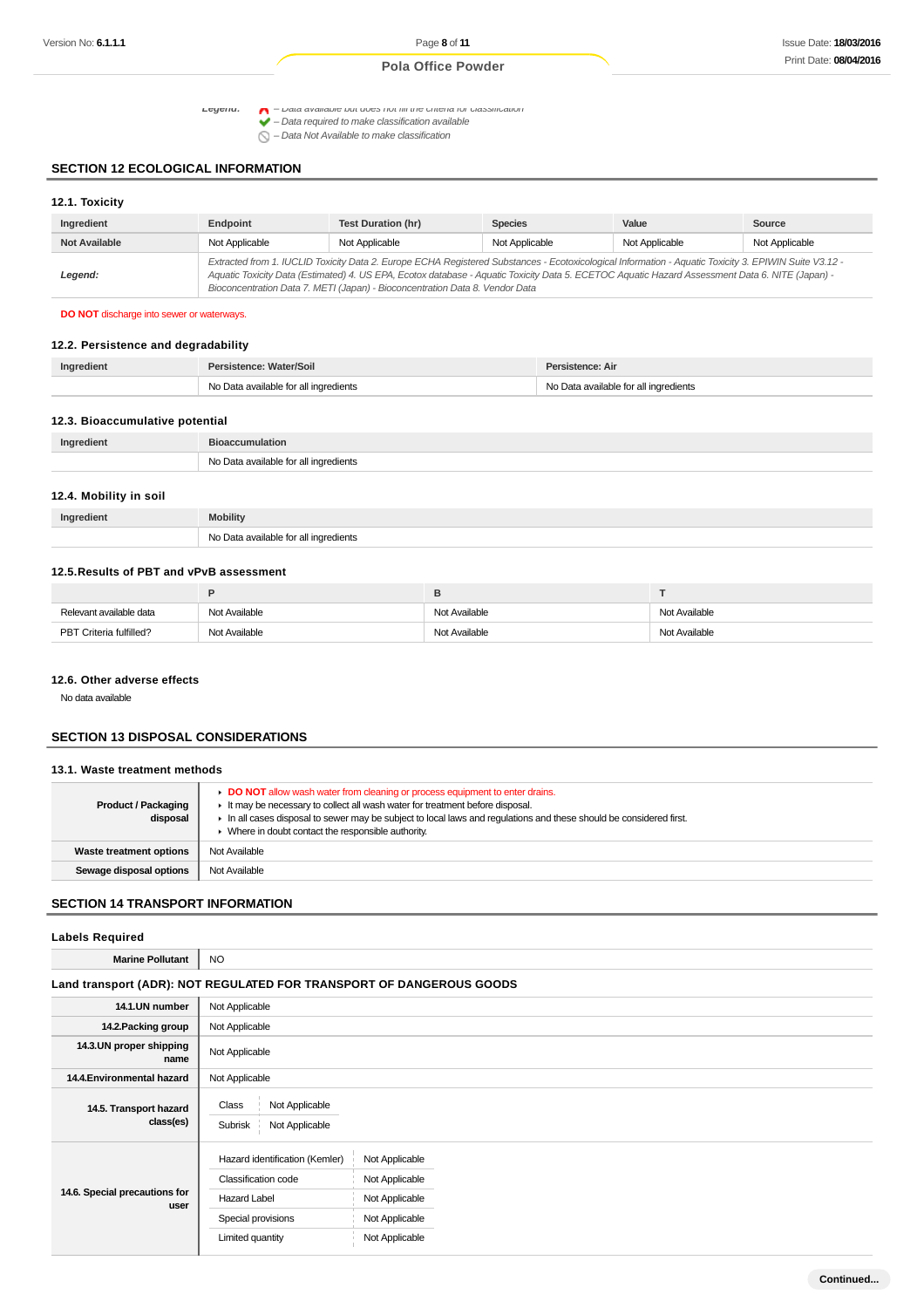#### **Air transport (ICAO-IATA / DGR): NOT REGULATED FOR TRANSPORT OF DANGEROUS GOODS**

| 14.1. UN number                       | Not Applicable                                                                                                         |                |  |
|---------------------------------------|------------------------------------------------------------------------------------------------------------------------|----------------|--|
| 14.2. Packing group                   | Not Applicable                                                                                                         |                |  |
| 14.3. UN proper shipping<br>name      | Not Applicable                                                                                                         |                |  |
| 14.4. Environmental hazard            | Not Applicable                                                                                                         |                |  |
| 14.5. Transport hazard<br>class(es)   | <b>ICAO/IATA Class</b><br>Not Applicable<br>ICAO / IATA Subrisk<br>Not Applicable<br>Not Applicable<br><b>ERG Code</b> |                |  |
|                                       | Special provisions                                                                                                     | Not Applicable |  |
|                                       | Cargo Only Packing Instructions                                                                                        | Not Applicable |  |
|                                       | Cargo Only Maximum Qty / Pack                                                                                          | Not Applicable |  |
| 14.6. Special precautions for<br>user | Passenger and Cargo Packing Instructions                                                                               | Not Applicable |  |
|                                       | Passenger and Cargo Maximum Qty / Pack                                                                                 | Not Applicable |  |
|                                       | Passenger and Cargo Limited Quantity Packing Instructions                                                              | Not Applicable |  |
|                                       | Passenger and Cargo Limited Maximum Qty / Pack                                                                         | Not Applicable |  |
|                                       |                                                                                                                        |                |  |

#### **Sea transport (IMDG-Code / GGVSee): NOT REGULATED FOR TRANSPORT OF DANGEROUS GOODS**

| 14.1. UN number                       | Not Applicable                                                                                                             |
|---------------------------------------|----------------------------------------------------------------------------------------------------------------------------|
| 14.2. Packing group                   | Not Applicable                                                                                                             |
| 14.3. UN proper shipping<br>name      | Not Applicable                                                                                                             |
| 14.4. Environmental hazard            | Not Applicable                                                                                                             |
| 14.5. Transport hazard<br>class(es)   | <b>IMDG Class</b><br>Not Applicable<br><b>IMDG Subrisk</b><br>Not Applicable                                               |
| 14.6. Special precautions for<br>user | Not Applicable<br><b>EMS Number</b><br>Special provisions<br>Not Applicable<br>Not Applicable<br><b>Limited Quantities</b> |

#### **Inland waterways transport (ADN): NOT REGULATED FOR TRANSPORT OF DANGEROUS GOODS**

| 14.1. UN number                       | Not Applicable                                                                                                                                                                                            |  |  |
|---------------------------------------|-----------------------------------------------------------------------------------------------------------------------------------------------------------------------------------------------------------|--|--|
| 14.2. Packing group                   | Not Applicable                                                                                                                                                                                            |  |  |
| 14.3. UN proper shipping<br>name      | Not Applicable                                                                                                                                                                                            |  |  |
| 14.4. Environmental hazard            | Not Applicable                                                                                                                                                                                            |  |  |
| 14.5. Transport hazard<br>class(es)   | Not Applicable<br>Not Applicable                                                                                                                                                                          |  |  |
| 14.6. Special precautions for<br>user | <b>Classification code</b><br>Not Applicable<br>Special provisions<br>Not Applicable<br>Not Applicable<br>Limited quantity<br>Equipment required<br>Not Applicable<br>Not Applicable<br>Fire cones number |  |  |

#### **Transport in bulk according to Annex II of MARPOL and the IBC code**

#### Not Applicable

If packed as Chemical kits the following classification may be considered if all ICAO/IATA transport requirements are met: Chemical Kit UN3316 - Class 9.

# **SECTION 15 REGULATORY INFORMATION**

#### **15.1. Safety, health and environmental regulations / legislation specific for the substance or mixture**

This safety data sheet is in compliance with the following EU legislation and its adaptations - as far as applicable -: 67/548/EEC, 1999/45/EC, 98/24/EC, 92/85/EC, 94/33/EC, 91/689/EEC, 1999/13/EC, Commission Regulation (EU) 2015/830, Regulation (EC) No 1272/2008 and their amendments as well as the following British legislation: - The Control of Substances Hazardous to Health Regulations (COSHH) 2002 - COSHH Essentials - The Management of Health and Safety at Work Regulations 1999

#### **15.2. Chemical safety assessment**

For further information please look at the Chemical Safety Assessment and Exposure Scenarios prepared by your Supply Chain if available.

## **ECHA SUMMARY**

**National Inventory Status**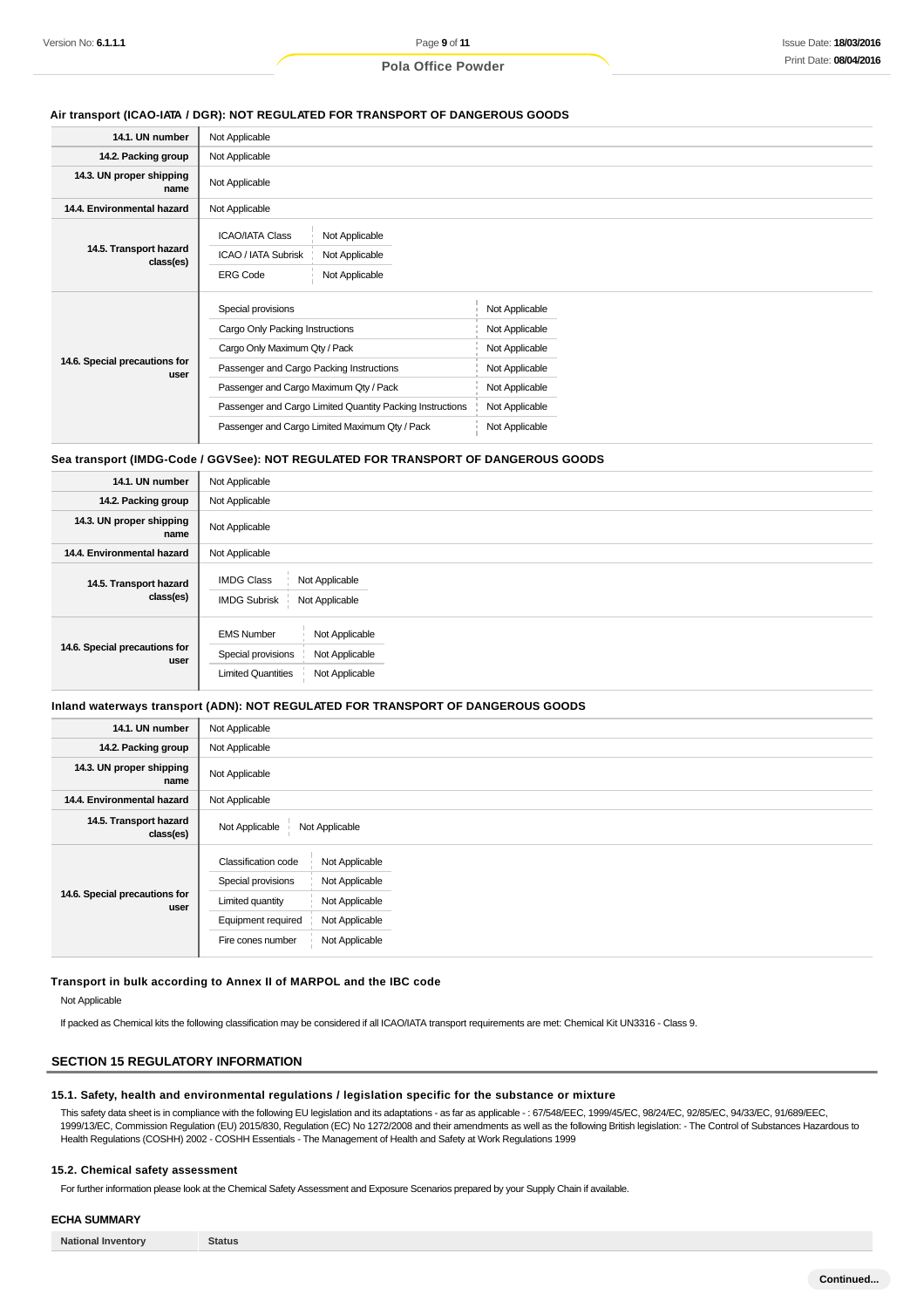| Australia - AICS                        | $\checkmark$                                                                                                                                                                               |
|-----------------------------------------|--------------------------------------------------------------------------------------------------------------------------------------------------------------------------------------------|
| Canada - DSL                            | $\sqrt{}$                                                                                                                                                                                  |
| Canada - NDSL                           | $\checkmark$                                                                                                                                                                               |
| China - IECSC                           | $\checkmark$                                                                                                                                                                               |
| Europe - EINEC / ELINCS /<br><b>NLP</b> | $\checkmark$                                                                                                                                                                               |
| Japan - ENCS                            | $\checkmark$                                                                                                                                                                               |
| Korea - KECI                            | $\checkmark$                                                                                                                                                                               |
| New Zealand - NZIoC                     | $\checkmark$                                                                                                                                                                               |
| Philippines - PICCS                     | $\checkmark$                                                                                                                                                                               |
| USA - TSCA                              | Y                                                                                                                                                                                          |
| Legend:                                 | $Y = All$ ingredients are on the inventory<br>N = Not determined or one or more ingredients are not on the inventory and are not exempt from listing(see specific ingredients in brackets) |

# **SECTION 16 OTHER INFORMATION**

## **Full text Risk and Hazard codes**

#### **Other information**

#### **DSD / DPD label elements**



Relevant risk statements are found in section 2.1

# **Indication(s) of danger** Xi

| <b>SAFETY ADVICE</b> |                                                                                                            |
|----------------------|------------------------------------------------------------------------------------------------------------|
| <b>S02</b>           | Keep out of reach of children.                                                                             |
| <b>S26</b>           | In case of contact with eyes, rinse with plenty of water and contact Doctor or Poisons Information Centre. |
| <b>S35</b>           | This material and its container must be disposed of in a safe way.                                         |
| <b>S37</b>           | Wear suitable gloves.                                                                                      |
| <b>S39</b>           | Wear eye/face protection.                                                                                  |
| <b>S40</b>           | To clean the floor and all objects contaminated by this material, use water and detergent.                 |
| S46                  | If swallowed, seek medical advice immediately and show this container or label.                            |
| <b>S56</b>           | Dispose of this material and its container at hazardous or special waste collection point.                 |
| <b>S64</b>           | If swallowed, rinse mouth with water (only if the person is conscious).                                    |
|                      |                                                                                                            |

Classification of the preparation and its individual components has drawn on official and authoritative sources as well as independent review by SDI Limited using available literature references.

The SDS is a Hazard Communication tool and should be used to assist in the Risk Assessment. Many factors determine whether the reported Hazards are Risks in the workplace or other settings. Risks may be determined by reference to Exposures Scenarios. Scale of use, frequency of use and current or available engineering controls must be considered.

For detailed advice on Personal Protective Equipment, refer to the following EU CEN Standards:

EN 166 Personal eye-protection

EN 340 Protective clothing

- EN 374 Protective gloves against chemicals and micro-organisms
- EN 13832 Footwear protecting against chemicals
- EN 133 Respiratory protective devices

#### **Definitions and abbreviations**

PC-TWA: Permissible Concentration-Time Weighted Average PC-STEL: Permissible Concentration-Short Term Exposure Limit IARC: International Agency for Research on Cancer ACGIH: American Conference of Governmental Industrial Hygienists STEL: Short Term Exposure Limit TEEL: Temporary Emergency Exposure Limit。 IDLH: Immediately Dangerous to Life or Health Concentrations OSF: Odour Safety Factor NOAEL :No Observed Adverse Effect Level LOAEL: Lowest Observed Adverse Effect Level TLV: Threshold Limit Value LOD: Limit Of Detection OTV: Odour Threshold Value BCF: BioConcentration Factors BEI: Biological Exposure Index

The information contained in the Safety Data Sheet is based on data considered to be accurate, however, no warranty is expressed or implied regarding the accuracy of the data or the results to be obtained from the use thereof.

# **Other information:**

Prepared by: SDI Limited 3-15 Brunsdon Street, Bayswater Victoria, 3153, Australia